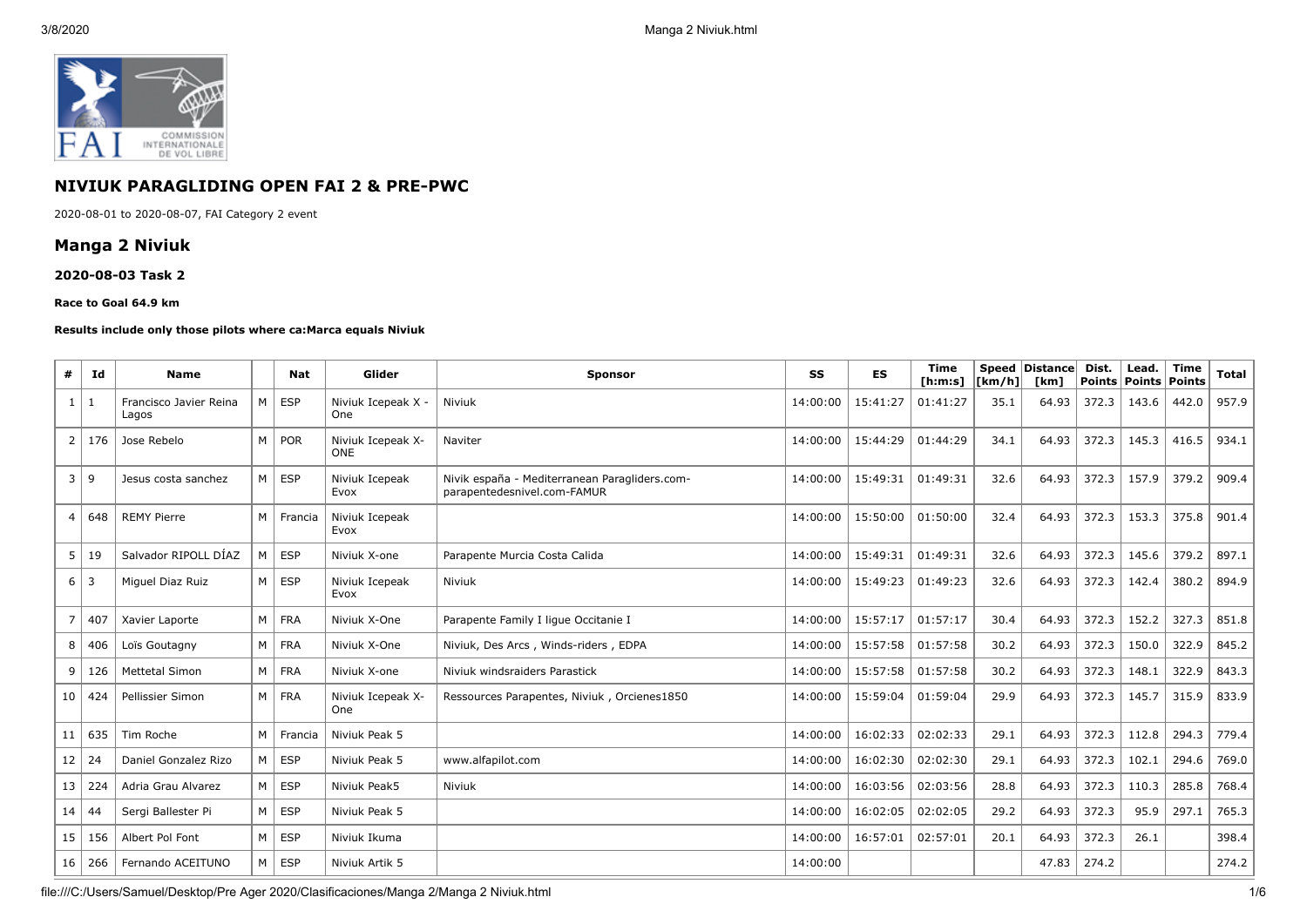| Id      | <b>Name</b>                  |    | Nat        | Glider                   | <b>Sponsor</b>                         | SS       | ES | <b>Time</b><br>[h:m:s] $\lfloor km/h \rfloor$ [km] | Speed Distance Dist. |       | Lead.  <br>  Points   Points   Points | Time | Total |
|---------|------------------------------|----|------------|--------------------------|----------------------------------------|----------|----|----------------------------------------------------|----------------------|-------|---------------------------------------|------|-------|
|         | 17 302 Kalin Kostadinov      |    | ' Bul      | Niviuk Artik 5           | SlyNomad Bulgaria, GreenPeace Bulgaria | 14:00:00 |    |                                                    | 40.41                | 231.7 |                                       |      | 231.7 |
|         | 18   185   Miki ventaja diaz | МI | ESP        | NIviuk Icepeak X-<br>one |                                        | 14:00:00 |    |                                                    | 30.06                | 172.4 |                                       |      | 172.4 |
| 19   94 | Nani Pons                    |    | <b>ESP</b> | Niviuk Artik 5           |                                        | 14:00:00 |    |                                                    | 29.93                | 171.6 |                                       |      | 171.6 |

### **Task definition**

| <b>No</b>      | Leg Dist.        | Id              | <b>Radius</b>   | Open  | Close | <b>Coordinates</b>         | <b>Altitude</b> |
|----------------|------------------|-----------------|-----------------|-------|-------|----------------------------|-----------------|
| 1              | $0.0 \text{ km}$ | D <sub>01</sub> | $400 \text{ m}$ | 12:15 | 14:30 | Lat: 42.04635 Lon: 0.74601 | 1560 m          |
| 2 SS           | 3.7 km           | <b>B07</b>      | 4000 m          | 14:00 | 19:00 | Lat: 41.9789 Lon: 0.75025  | 929 m           |
| 3              | 8.3 km           | <b>B08</b>      | 4000 m          | 14:00 | 19:00 | Lat: 42.05183 Lon: 0.6552  | 755 m           |
| $\overline{4}$ | 32.0 km          | <b>B22</b>      | 2000 m          | 14:00 | 19:00 | Lat: 42.17527 Lon: 0.94617 | $902 \text{ m}$ |
| 5              | 40.4 km          | <b>B25</b>      | 1000 m          | 14:00 | 19:00 | Lat: 42.12208 Lon: 1.05083 | 689 m           |
| 6              | 46.6 km          | A02             | 3000 m          | 14:00 | 19:00 | Lat: 42.14145 Lon: 0.93123 | 455 m           |
| 7              | 55.3 km          | <b>B28</b>      | 2000 m          | 14:00 | 19:00 | Lat: 42.1614 Lon: 1.09163  | 952 m           |
| 8 ES           | 63.3 km          | A06             | 2000 m          | 14:00 | 19:00 | Lat: 42.22223 Lon: 0.97437 | 506 m           |
| q              | 64.9 km          | A06             | 400 m           | 14:00 | 19:00 | Lat: 42.22223 Lon: 0.97437 | 506 m           |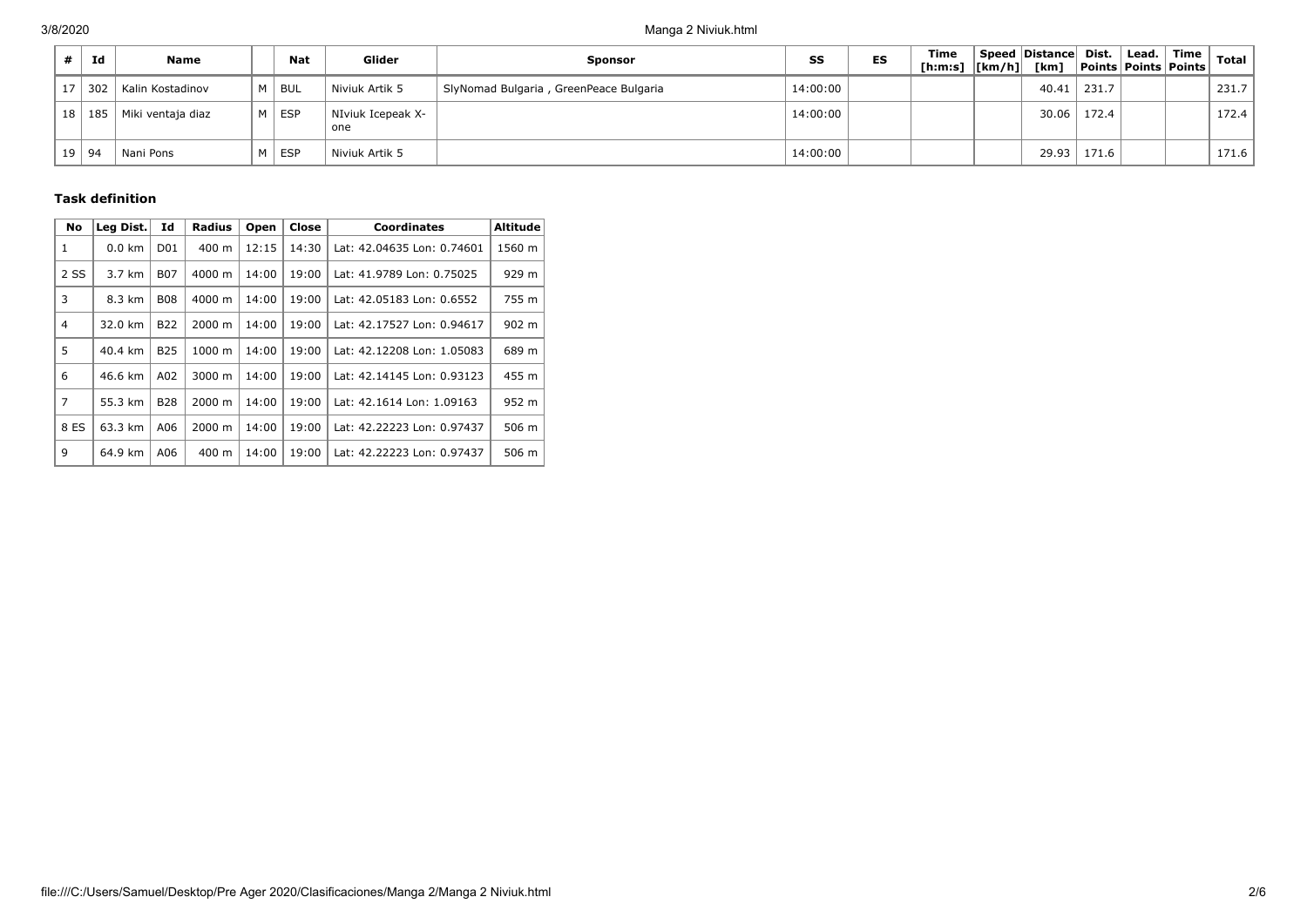3/8/2020 Manga 2 Niviuk.html

**Pilots not yet processed (NYP)**

**Id Name**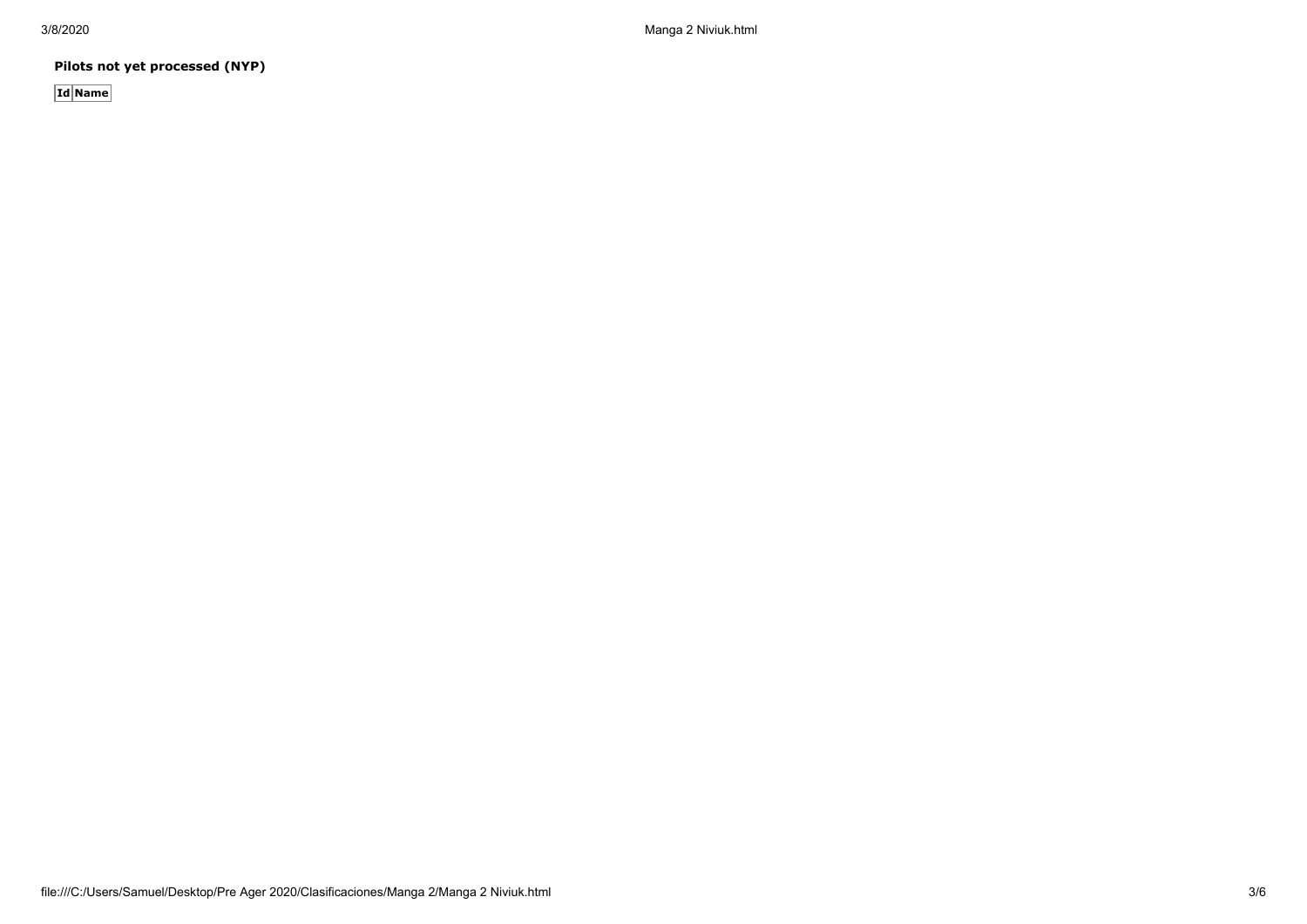## **Task statistics**

| param                           | value                     |
|---------------------------------|---------------------------|
| ss_distance                     | 59.431                    |
| task_distance                   | 64.932                    |
| launch_to_ess_distance          | 63.332                    |
| no_of_pilots_present            | 102                       |
| no_of_pilots_flying             | 102                       |
| no_of_pilots_lo                 | 33                        |
| no_of_pilots_reaching_nom_dist  | 78                        |
| no_of_pilots_reaching_es        | 70                        |
| no_of_pilots_reaching_goal      | 69                        |
| sum_flown_distance              | 5495.558                  |
| best dist                       | 64.932                    |
| best_time                       | 1.6547                    |
| worst_time                      | 2.9667                    |
| qnh_setting                     | 1013.25                   |
| no_of_pilots_in_competition     | 105                       |
| no_of_pilots_landed_before_stop | 0                         |
| sum_dist_over_min               | 5093.559                  |
| sum_real_dist_over_min          | 5093.559                  |
| sum_flown_distances             | 5495.558                  |
| best_real_dist                  | 64.932                    |
| last_start_time                 | 2020-08-03T14:00:00+02:00 |
| first_start_time                | 2020-08-03T14:00:00+02:00 |
| first_finish_time               | 2020-08-03T15:39:17+02:00 |
| max_time_to_get_time_points     | 2.9411                    |
| goalratio                       | 0.6765                    |
| arrival_weight                  | 0                         |
| departure_weight                | 0                         |
| leading_weight                  | 0.162                     |
| time_weight                     | 0.4657                    |
| distance_weight                 | 0.3723                    |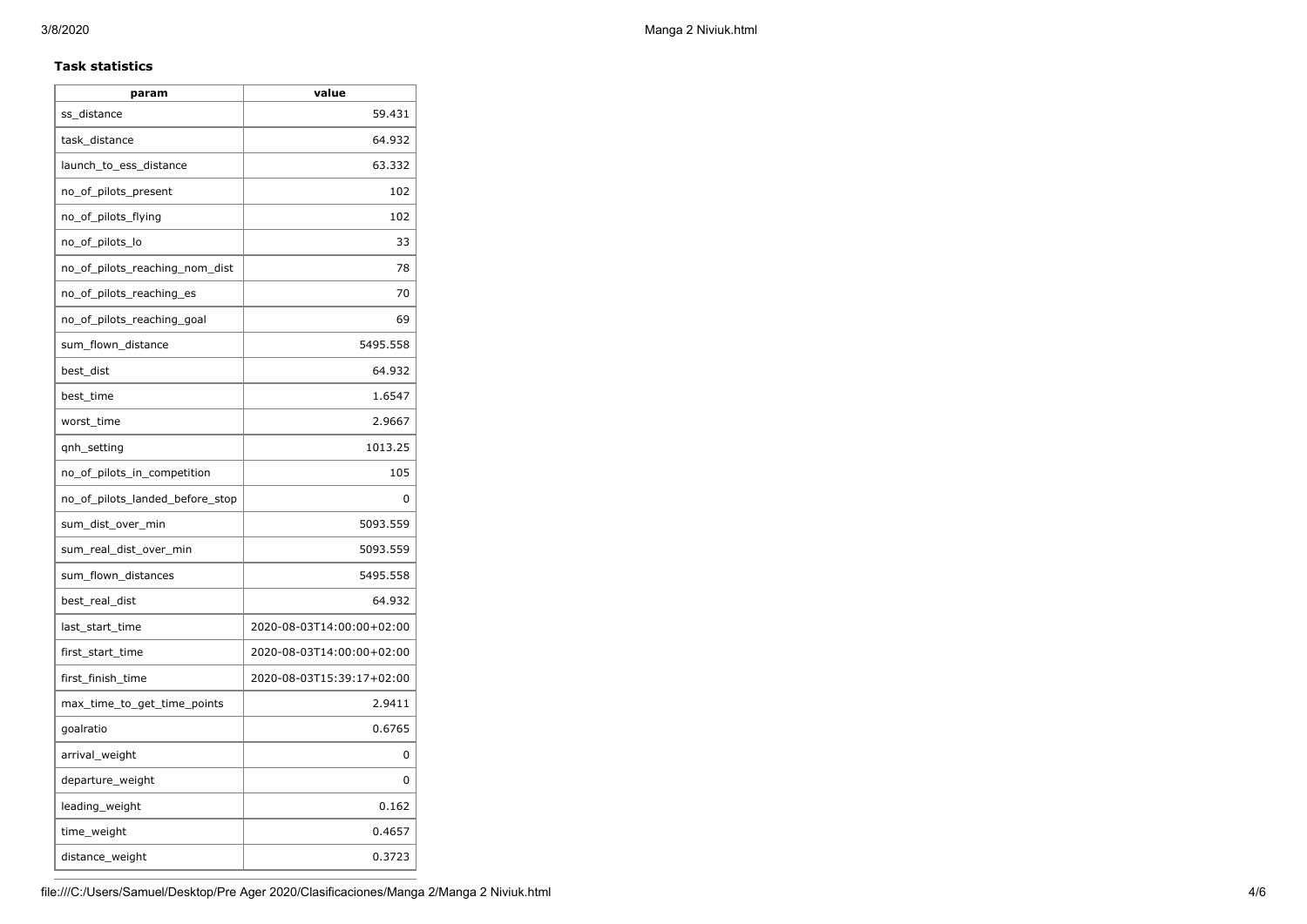| value        |
|--------------|
| 1.1131       |
| 372.3081     |
| 465.6919     |
| <sup>0</sup> |
| 162          |
| <sup>0</sup> |
| 1            |
| 1            |
| $\mathbf{1}$ |
| $\mathbf{1}$ |
| 1            |
| 0.9911       |
| O            |
|              |

## **Scoring formula settings**

| param                                        | value    |
|----------------------------------------------|----------|
| id                                           | GAP2020  |
| use_distance_points                          | 1        |
| use_time_points                              | 1        |
| use_departure_points                         | $\Omega$ |
| use_leading_points                           | 1        |
| use_arrival_position_points                  | 0        |
| use_arrival_time_points                      | 0        |
| time points if not in goal                   | $\Omega$ |
| jump_the_gun_factor                          | $\Omega$ |
| jump_the_gun_max                             | 0        |
| use 1000 points for max day quality          | $\Omega$ |
| normalize_1000_before_day_quality            | 0        |
| time_validity_based_on_pilot_with_speed_rank | 1        |
| bonus_gr                                     | 4        |
| no_pilots_in_goal_factor                     | 0.8      |
| task_stopped_factor                          | 0.7      |